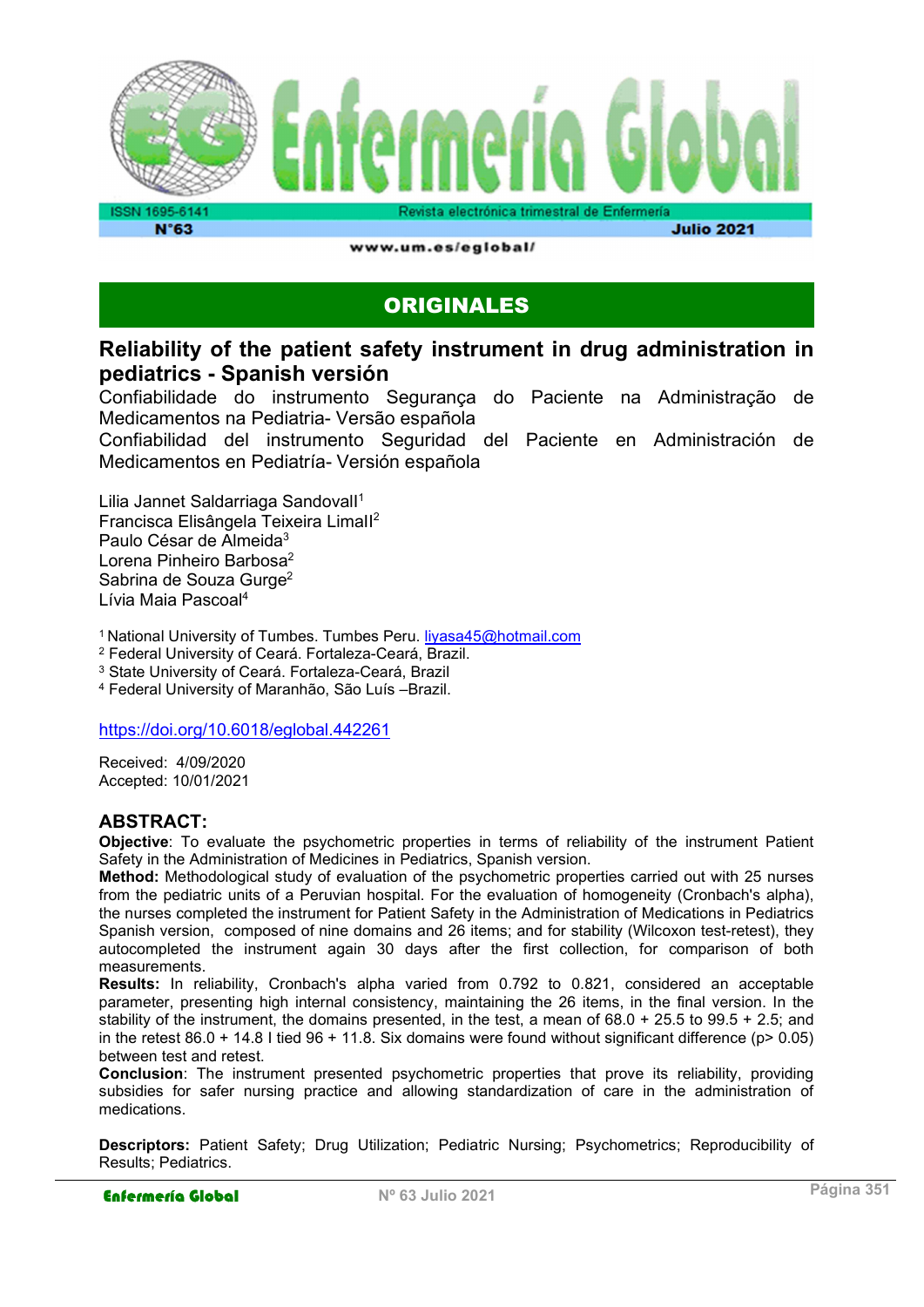#### RESUMO:

Objetivo: Avaliar as propriedades psicométricas em termos de confiabilidade do instrumento Segurança do Paciente na Administração de Medicamentos na Pediatria, versão espanhol.

Método: Estudo metodológico realizado com 25 enfermeiras das unidades pediátricas de um hospital peruano. Para avaliação da homogeneidade (alfa de Cronbach) as enfermeiras autopreencheram o SPAMP-vE, composto por nove domínios e 26 itens; e para estabilidade (Teste-reteste de Wilcoxon) autopreencheram novamente o intrumento após 30 dias da primeira coleta, para comparação de ambas medidas.

Resultados: Na confiabilidade, o alfa de Cronbach, variou de 0,792 a 0,821, considerado um parâmetro aceitável, apresentando alta consistência interna, mantendo-se os 26 itens, na versão final. Na estabilidade do instrumento, os domínios apresentaram, no teste, média de 68,0 + 25,5 até 99,5 + 2,5; e no reteste 86,0 + 14,8 até 96 + 11,8. Evidenciaram-se seis domínios sem diferença significativa (p>0,05) entre teste e reteste.

Conclusão: Instrumento apresentou propriedades psicométricas que comprovam sua confiabilidade, fornecendo subsídios para prática de enfermagem mais segura e permitindo padronização do cuidado na administração de medicamentos.

Palavras-chave: Segurança do Paciente: Uso de Medicamentos: Enfermagem Pediátrica: Psicometria: Reprodutibilidade dos Testes; Pediatria.

#### RESUMEN:

Objetivo: Evaluar las propiedades psicométricas en términos de confiabilidad del instrumento Seguridad del Paciente en la Administración de Medicamentos en Pediatria, versión española.

Método: Estudio metodológico de evaluación de las propiedades psicométricas realizado con 25 enfermeras de las unidades pediátricas de un hospital peruano. Para evaluación de la homogeneidad (alfa de Cronbach) las enfermeras autocompletaron el instrumento de Seguridad del Paciente en la Administración de Medicamentos en Pediatria version española, compuesto por 9 dominios y 26 ítems; y para estabilidad (Test-retest de Wilcoxon) autocompletaron nuevamente el intrumento después de 30 dias de la primera recolección, para comparación de ambas medidas.

Resultados: En la confiabilidad, el alfa de Cronbach, vario de 0,792 a 0,821, considerado un parámetro aceptable, presentando alta consistencia interna, manteniéndose los 26 ítems, en la versión final. En la estabilidad del instrumento, los dominios presentaron, en el test, media de 68,0 + 25,5 hasta 99,5 + 2,5; y en el retest 86,0 + 14,8 até 96 + 11,8. Se evidenciaron seis dominios sin diferencia significativa (p>0,05) entre test y retest.

Conclusión: El instrumento presentó propiedades psicométricas que comprueban su confiabilidad, proporcionando subsídios para la práctica de enfermería más segura y permitiendo estandarización del cuidado en la administración de medicamentos.

Palabras clave: Seguridad del Paciente; Utilización de Medicamentos; Enfermería Pediátrica; Psicometría; Reproducibilidad de los Resultados; Pediatría.

# INTRODUCTION

The medication system it is formed by several processes, such as prescription, dispensing, preparation, administration and monitoring of the patient to monitor the action or reaction to the medication <sup>(1)</sup>. It is the competence of all members involved in the provision of health care, being the nursing professional responsible for the preparation and administration of medications, which is one of the most complex activities due to errors or almost errors that are more frequent in hospitalized children than in adults  $^{(2)}$ , which could cause very serious damage and even death, in addition to generating high costs annually throughout the world  $(3)$ 

Among the existing medication errors in pediatrics, the majority are of administration, being the wrong dose the most frequent type of error, followed by the omission of medication and by the medication administered at the wrong time (4). Thus, a wide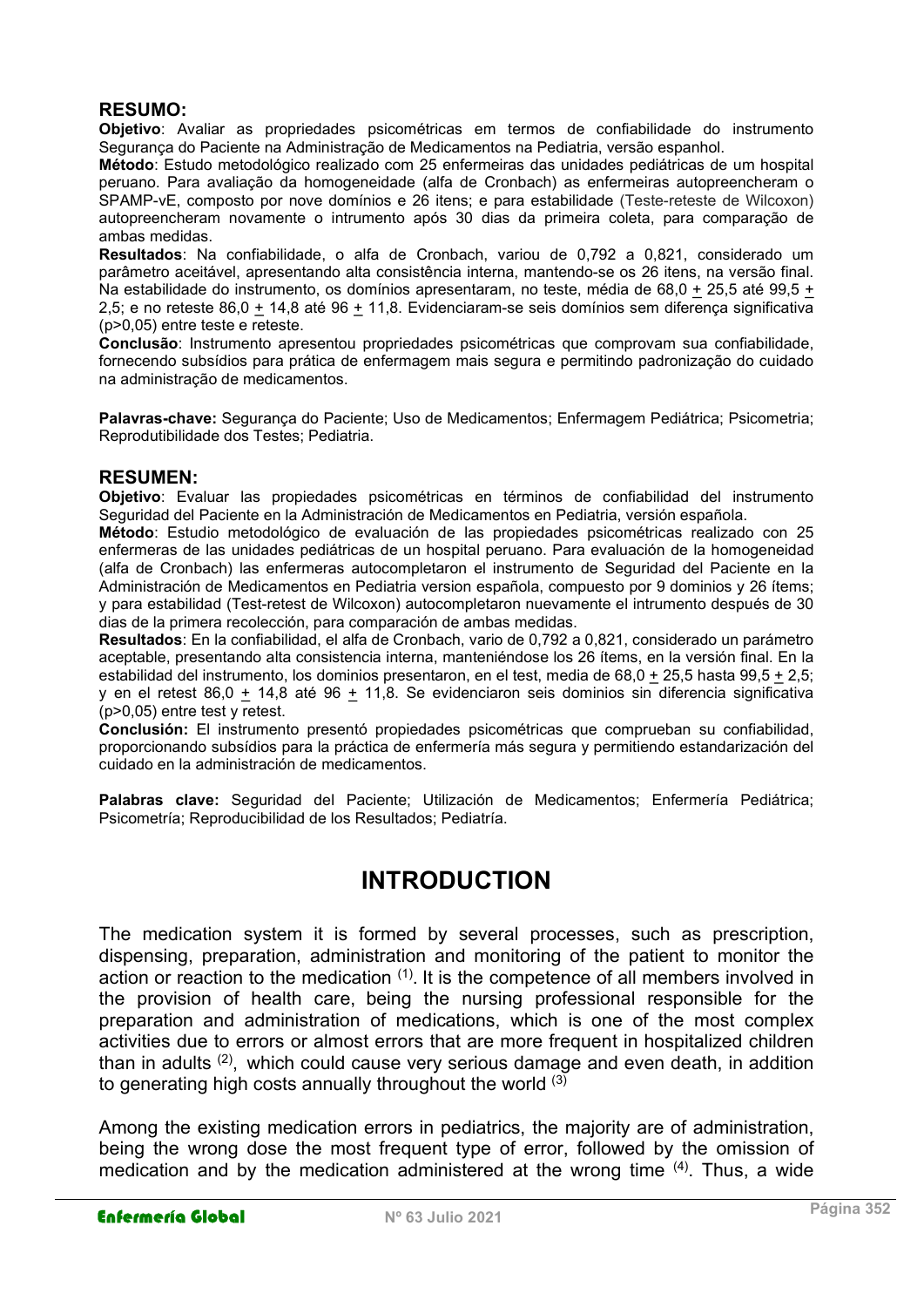variety of possible errors involved in each of the stages of drug administration is observed, directly linked to nursing care, which goes against the concept of patient safety, which deals with reducing, to an acceptable minimum, the risk of unnecessary harm associated with health care <sup>(5)</sup>.

Therefore, it is necessary to promote patient safety in drug administration. Thus, in Brazil, the instrument Patient Safety in the Administration of Medicines in Pediatrics (PSAMP) was developed and validated, with a Content Validity Index (CVI) of 0.938 and Cronbach's alpha of 0.851  $\,^{(6)}$ . Thus, it is a tool for the diagnosis of patient safety in the drug administration process capable of evaluating the actions of patient safety during the administration of drugs in children hospitalized in pediatrics, as it contemplates the safety protocol in the prescription, use and administration of medications (7) .

The PSAMP instrument is the only one built in a Portuguese version which has been translated, adapted, according to Beaton  $(8)$ , and validated for the Spanish language the instrument Patient Safety in the Administration of Medications in Pediatrics (PSAMP-Sv) in the context of Peru  $(9)$ , which reached a Content Validity Coefficient (CVC) of 0.97 for practical relevance, 0.97 for clarity of language and 0.96 for theoretical relevance. It is composed of 26 items distributed in nine domains related to safety in the administration of medications in children  $(7)$ . To be used in Peru with professionals who prepare and administer medications, the instrument must demonstrate concordance and internal consistency. The study is justified because the PSAMP-Sv instrument is an appropriate tool to evaluate actions to promote patient safety in the administration of medications carried out by the nursing professionals in the inpatient units. Thus, for the application of the translated and adapted instrument together with the nurses caring for the children,

It is necessary that its psychometric properties be evaluated, as in the case of reliability, considering the stability and homogeneity of the instrument.

The reliability of an instrument allows to know the degree to which it consistently reproduces the results applied on different occasions in addition to representing one of the main measurement properties, which needs to be evaluated when a new measure is developed, and offers information on the need to improve an existing instrument  $^{\left(10\right)}$ .

In this way, the objective was to evaluate the psychometric properties in the reliability aspect of the Patient Safety instrument in the Administration of Medicines in Pediatrics, Spanish version.

# METHOD

Methodological study of evaluation of the psychometric properties of the PSAMP-vE instrument carried out with the nurses responsible for the preparation, administration of medicines and monitoring of children in a hospital in Peru during the period from April to May 2018. Following the ethical precepts in force in each country, the study was approved in Brazil by the Research Ethics Committee of the Federal University of Ceará(favorable opinion no. 2,583,089) and in Peru by the Ethics Committee of the referred hospital (code 0211-052-17) and the informed consent of the study participants.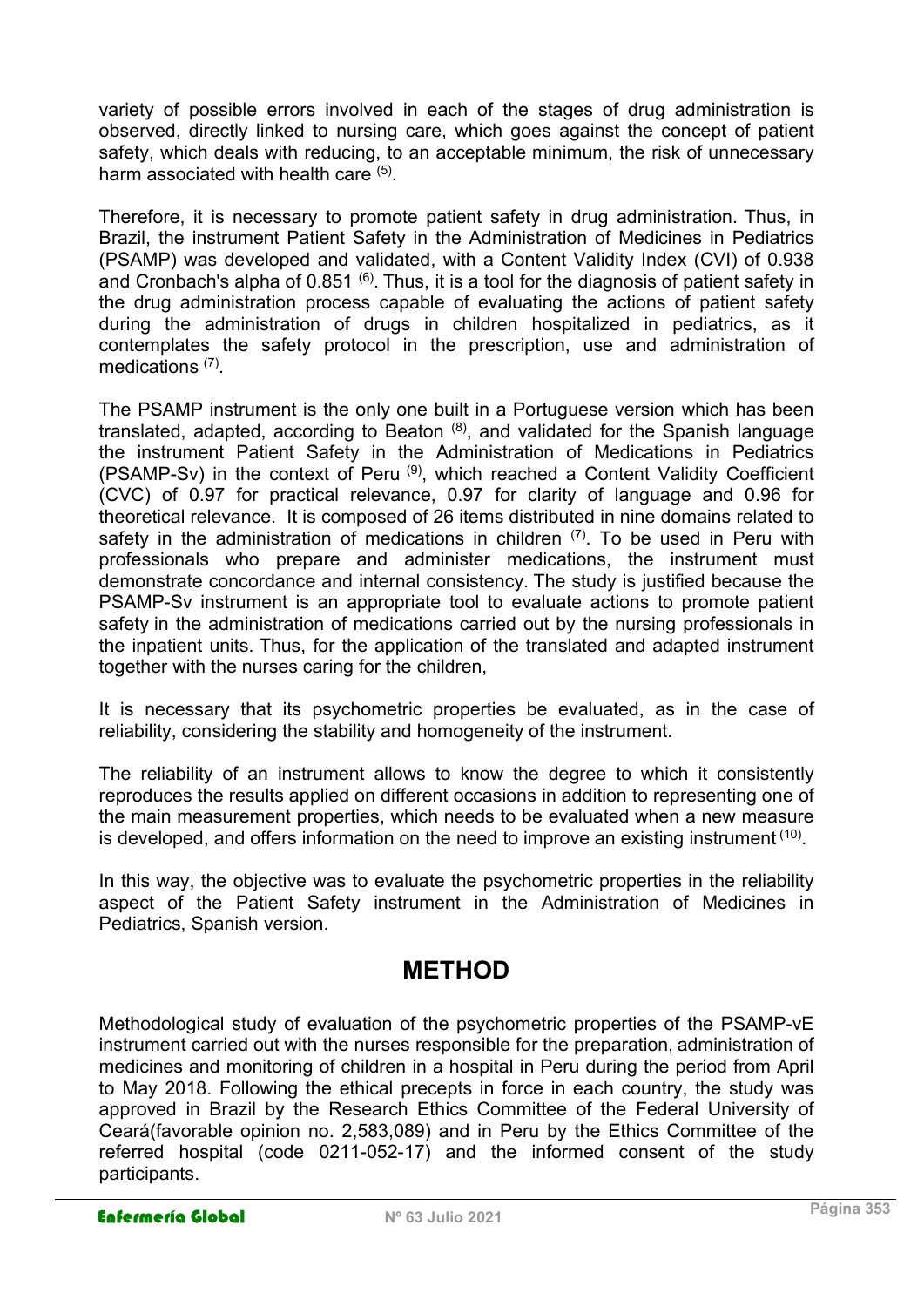The universe of the study consisted of 220 nurses who work in the hospital, of which only the nurses who work in pediatrics were chosen given that the actions of the administration of medications to children hospitalized in pediatrics and that is evaluated with the instrument PSAMP-Sv. The sample was made up of all 25 pediatric nurses who met the following inclusion criteria: act in the process of administering medications to hospitalized children and adolescents and have a professional relationship in the hospital for at least six months. The exclusion criteria were: being on vacation, leave or away from their activities in the data collection period; be a nurse whose sector of origin was not the one chosen to be the object of research.

The PSAMP-Sv instrument, translated and culturally adapted, has 26 items, distributed in nine domains, which are: 1- Right patient; 2- Right medication. 3- Right way; 4- Right time; 5- Right dose; 6- Right registration; 7- Right orientation; 8- Right form; and 9- Right answer. It is considered as a Likert scale, in which each element consists of five points, which vary, from 1 to 5, being 1-never, 2-almost never, 3-sometimes, 4 almost always and 5-always, with score between 26 to 130 points.

For data collection, the nurses completed the PSAMP-Sv instrument on the day of their shift, marking in the items the score corresponding to their practice in the medication administration process, as recommended by the author of the PSAMP version in Portuguese  $^{(6)}$ . After 30 days, the same instrument was applied to the nurses who again self-completed the PSAMP-Sv instrument for comparison of both measurements.The mean time for the nurse to self-complete the instrument was 10 minutes, varying between 5 and 15 minutes.

The mean time for the nurse to self-complete the instrument was 10 minutes, varying between 5 and 15 minutes.

For homogeneity, Cronbach's alpha was used to evaluate practical relevance, clarity of language and theoretical relevance. It is a coefficient that produces values between 0 and 1, that is, between 0 and 100%, values greater than 70% being considered satisfactory for the present study  $(11)$ . And for stability, the test-retest was used in order to analyze the correlation between the results of the two applications, by means of the Wilcoxon test (12), considering statistical significance p <0.05.

# RESULTS

The 25 nurses who participated in the study are all female, the age range varied from 27 to 41 years with an average of 33.3 (+ 3.8) years and a predominance of the age group of 27-31 years (44.0%), regarding their professional training, 84.0% had another specialty and is not pediatrics, 48.0% of the professionals had more than three to five years of training and 48.0% reported the same from six to ten years of professional experience, noting that 72.0% of them have between two and four years of experience in pediatrics, 40.0% of the nurses mentioned an average weekly workload of 37 hours and 100.0%, 52.0% have a work contract.

In the case of the homogeneity and reliability of the PSAMP-Sy instrument in the 26 items, the Cronbach's alpha varied from 0.792 to 0.821, which demonstrated a high internal consistency of the instrument, with a mean of 0.812, confirming the maintenanc of the 26 items in the final version (Table 1).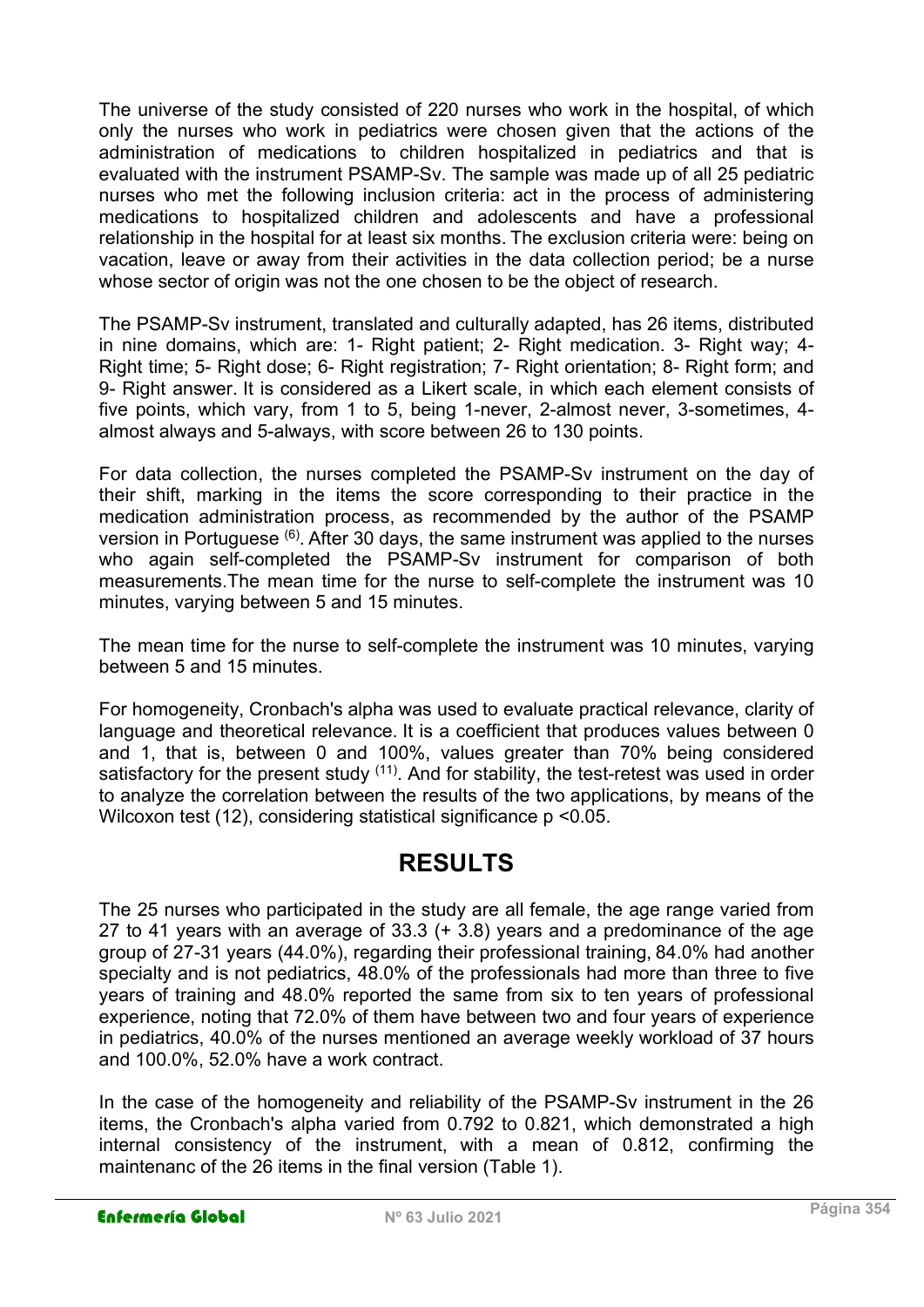| <b>Ítem</b>       | Cronbach's alpha if the item was excluded |  |  |  |  |  |
|-------------------|-------------------------------------------|--|--|--|--|--|
| Ítem 1            | 0,817                                     |  |  |  |  |  |
| Ítem <sub>2</sub> | 0,823                                     |  |  |  |  |  |
| Ítem <sub>3</sub> | 0,820                                     |  |  |  |  |  |
| Ítem 4            | 0,798                                     |  |  |  |  |  |
| Ítem 5            | 0,792                                     |  |  |  |  |  |
| Ítem 6            | 0,818                                     |  |  |  |  |  |
| Item 7            | 0,822                                     |  |  |  |  |  |
| Ítem 8            | 0,814                                     |  |  |  |  |  |
| Item 9            | 0,819                                     |  |  |  |  |  |
| Ítem 10           | 0,820                                     |  |  |  |  |  |
| Item 11           | 0,808                                     |  |  |  |  |  |
| Ítem 12           | 0,816                                     |  |  |  |  |  |
| Ítem 13           | 0,824                                     |  |  |  |  |  |
| Ítem 14           | 0,817                                     |  |  |  |  |  |
| Ítem 15           | 0,820                                     |  |  |  |  |  |
| Ítem 16           | 0,809                                     |  |  |  |  |  |
| Ítem 17           | 0,798                                     |  |  |  |  |  |
| Item 18           | 0,808                                     |  |  |  |  |  |
| Ítem 19           | 0,800                                     |  |  |  |  |  |
| Item 20           | 0,804                                     |  |  |  |  |  |
| Ítem 21           | 0,821                                     |  |  |  |  |  |
| Ítem 22           | 0,814                                     |  |  |  |  |  |
| Item 23           | 0,806                                     |  |  |  |  |  |
| Ítem 24           | 0,813                                     |  |  |  |  |  |
| Item 25           | 0,805                                     |  |  |  |  |  |
| Ítem 26           | 0,821                                     |  |  |  |  |  |

Table 1 - Cronbach's alpha values in the absence of any of the instrument items. Lambayeque, Peru,  $2019$  (N =  $26$  items).

Source; research data

In the test, the domains of the PSAMP-Sv instrument presented mean and standard deviation of 68.0 + 25.5 to 99.5 + 2.5; and in the retest from 86.0 + 14.8 to 96 + 11.8, respectively. In the stability evaluation, of the nine domains of the PSAMP-Sv instrument, six did not show significant difference (p> 0.05) between the test and the retest, according to the Wilcoxon test. These results demonstrate that the association between the two applications was satisfactory, despite the fact that three domains (Correct Patient, Correct Dose, and Correct Response) presented statistically significant differences (Table 2).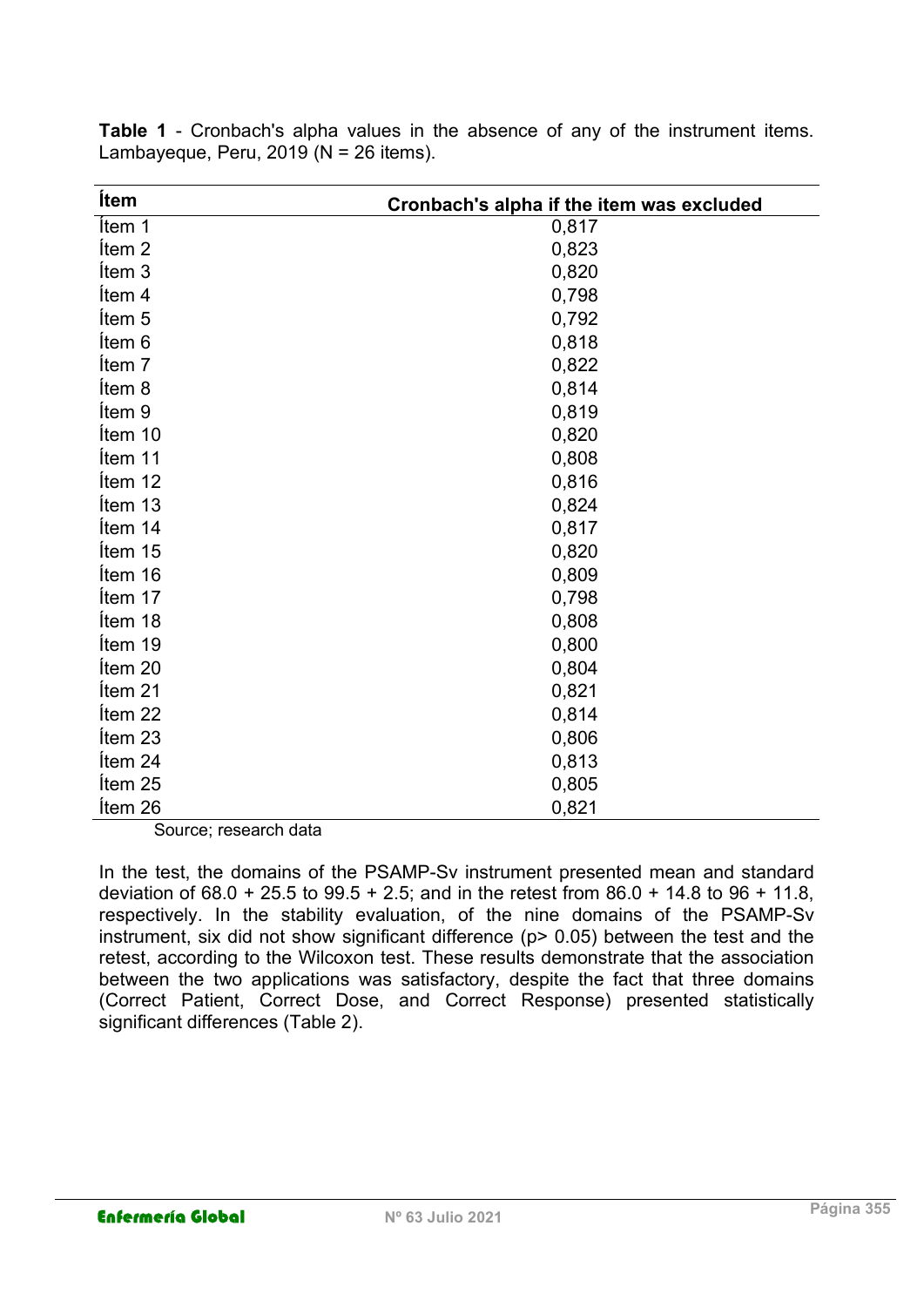| <b>Domains</b>       | <b>Test</b>          |               |                  |                                     |                |
|----------------------|----------------------|---------------|------------------|-------------------------------------|----------------|
|                      | Mean±SD <sup>*</sup> | <b>Median</b> | Mean±SD*         | <b>Median standard</b><br>deviation | p <sup>t</sup> |
| <b>Right patient</b> | 68,0 $+$<br>25,5     | 50,0          | $96,0 +$<br>11,8 | 100,0                               | $0,0001$       |
| Right<br>medicine    | $91,0 + 9,9$         | 93,7          | $86,0+$<br>14,8  | 93,7                                | 0,172          |
| Right way            | $93,2 +$<br>10,0     | 100,0         | $92,7 + 7,6$     | 93,7                                | 0,550          |
| <b>Right time</b>    | $91,3+$<br>10,3      | 91,6          | $93,0 + 9,2$     | 100,0                               | 0,524          |
| Right dose           | $87,6+$<br>10,5      | 85,0          | $93,8 + 7,1$     | 95,0                                | < 0,039        |
| <b>Right record</b>  | $81,2 +$<br>17,1     | 81,2          | $88,5+$<br>15,1  | 100,0                               | 0,055          |
| Right<br>orientation | $84,5+$<br>18,8      | 100,0         | $91,0 +$<br>12,2 | 100,0                               | 0,149          |
| Right shape          | $96,0 + 9,3$         | 100,0         | $93,0 +$<br>11,4 | 100,0                               | 0,317          |
| Correct<br>answer    | $99,5 + 2,5$         | 100,0         | $95,5 + 7,1$     | 100,0                               | $0,011$        |
| Total<br>instrument  | $88,7 + 5,8$         | 90,4          | $91,5 + 7,0$     | 93,3                                | 0,063          |

Table 2 - Comparison of the means and standard deviation of the domains of the PSAMP-Sv instrument in the test-retest. Lambayeque, Peru, 2019 (N = 25).

SD: standard deviation; † p: Wilcoxon test

This stage made it possible to prepare the final version of the instrument for patient safety in the administration of medications in pediatrics (PSAMP-Sv), with 26 items distributed in nine domains (Table 1).

Table 1 - Final version translated into Spanish of the Patient Safety in Medication Administration instrument (PSAM-Sv). Lambayeque, Peru, 2019.

| Domains           | <b>MEDICINE ADMINISTRATION</b>                                                                                                                                                                                                            | Never | Hardly<br>ever | Sometimes<br>3 | Usually | ω<br>Always<br>5 |  |
|-------------------|-------------------------------------------------------------------------------------------------------------------------------------------------------------------------------------------------------------------------------------------|-------|----------------|----------------|---------|------------------|--|
| Patient<br>Right  | 1. Use at least two identifiers (child's full name, date of<br>birth, or medical record number) to identify the child<br>before administering medication.                                                                                 |       |                |                |         |                  |  |
| Medicine<br>Right | 2. Confirm the name of the medicine with the prescription<br>before giving it to the child.<br>3. Bring to bed only medications prescribed for a single<br>child.<br>Administer medication by verbal order only in an<br>4.<br>emergency. |       |                |                |         |                  |  |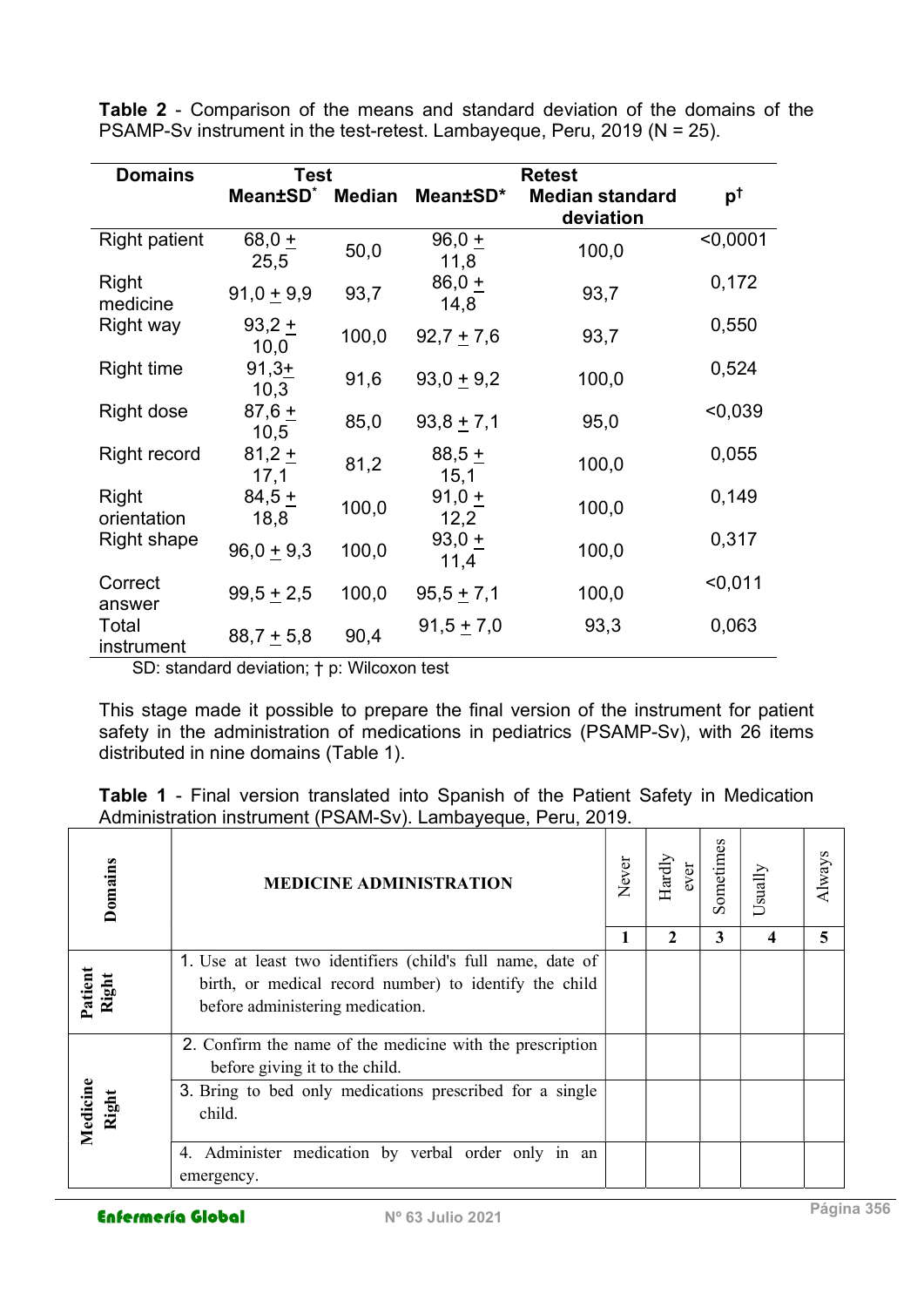|                           | 5. Confirm if the child is not allergic to the prescribed     |  |  |  |
|---------------------------|---------------------------------------------------------------|--|--|--|
|                           | medication, identifying it differently with a bracelet and    |  |  |  |
|                           |                                                               |  |  |  |
|                           | notice in the medical record, alerting the entire team.       |  |  |  |
|                           | 6. Identify the prescribed route of administration for the    |  |  |  |
|                           | drug.                                                         |  |  |  |
|                           | 7. Check if the prescribed route is the recommended           |  |  |  |
|                           | technique for administering the medication.                   |  |  |  |
| Right way                 | 8. Wash your hands before preparing and administering         |  |  |  |
|                           | medications.                                                  |  |  |  |
|                           | 9. Uses aseptic materials and techniques to administer        |  |  |  |
|                           | medications according to the<br>different routes<br>of        |  |  |  |
|                           | administration.                                               |  |  |  |
|                           |                                                               |  |  |  |
| Right time                | 10. Prepare the medicine immediately before administration.   |  |  |  |
|                           | 11. Administer the medication at the correct time.            |  |  |  |
|                           | 12. Adjust the medication administration schedules to the     |  |  |  |
|                           | routine already established before your hospitalization.      |  |  |  |
|                           | 13. Please carefully confirm the dosage according to the      |  |  |  |
|                           | medical prescription for the drug.                            |  |  |  |
|                           | 14. Confirm drip rate, programming and operation of           |  |  |  |
|                           | continuous infusion pumps with medical prescription.          |  |  |  |
|                           | 15. Double check by two professionals of the dilution         |  |  |  |
| Right dose                |                                                               |  |  |  |
|                           | calculations and administration of potentially dangerous      |  |  |  |
|                           | drugs or high surveillance drugs.                             |  |  |  |
|                           | 16. Uses standard measuring instruments in the preparation    |  |  |  |
|                           | of medications to measure the exact dose (ex: millimeter      |  |  |  |
|                           | syringes, dosing cups)                                        |  |  |  |
|                           | 17. Return any unadministered leftovers to the pharmacy.      |  |  |  |
|                           | 18. Record in the Kardex the schedule of administration and   |  |  |  |
|                           | in the medical history occurrences of the drug immediately    |  |  |  |
|                           | after administering each dose.                                |  |  |  |
|                           | 19. Report incidents, adverse reactions and adverse events to |  |  |  |
|                           | the Quality Management office in the Registration and         |  |  |  |
|                           |                                                               |  |  |  |
| Right administration reco | Report Card.                                                  |  |  |  |
|                           | 20. Maintains an adequate record of prepared drugs that will  |  |  |  |
|                           | be stored (with date and time of handling, drug               |  |  |  |
|                           | concentration, name of the person responsible<br>for          |  |  |  |
|                           | preparation and validity).                                    |  |  |  |
|                           | 21. Monitors the temperature of the medicine-conditioning     |  |  |  |
|                           | refrigerator by recording the values daily.                   |  |  |  |
|                           |                                                               |  |  |  |
|                           | 22. Clarifies doubts about ineligibility of the prescription, |  |  |  |
|                           | indication of the drug and dosage before administering the    |  |  |  |
| Right orientation         | drug.                                                         |  |  |  |
|                           | 23. Guides the child and the companion on the medication      |  |  |  |
|                           | administered and the justification, the indication, the       |  |  |  |
|                           | frequency with which it will be administered and the          |  |  |  |
|                           | expected effects.                                             |  |  |  |
|                           |                                                               |  |  |  |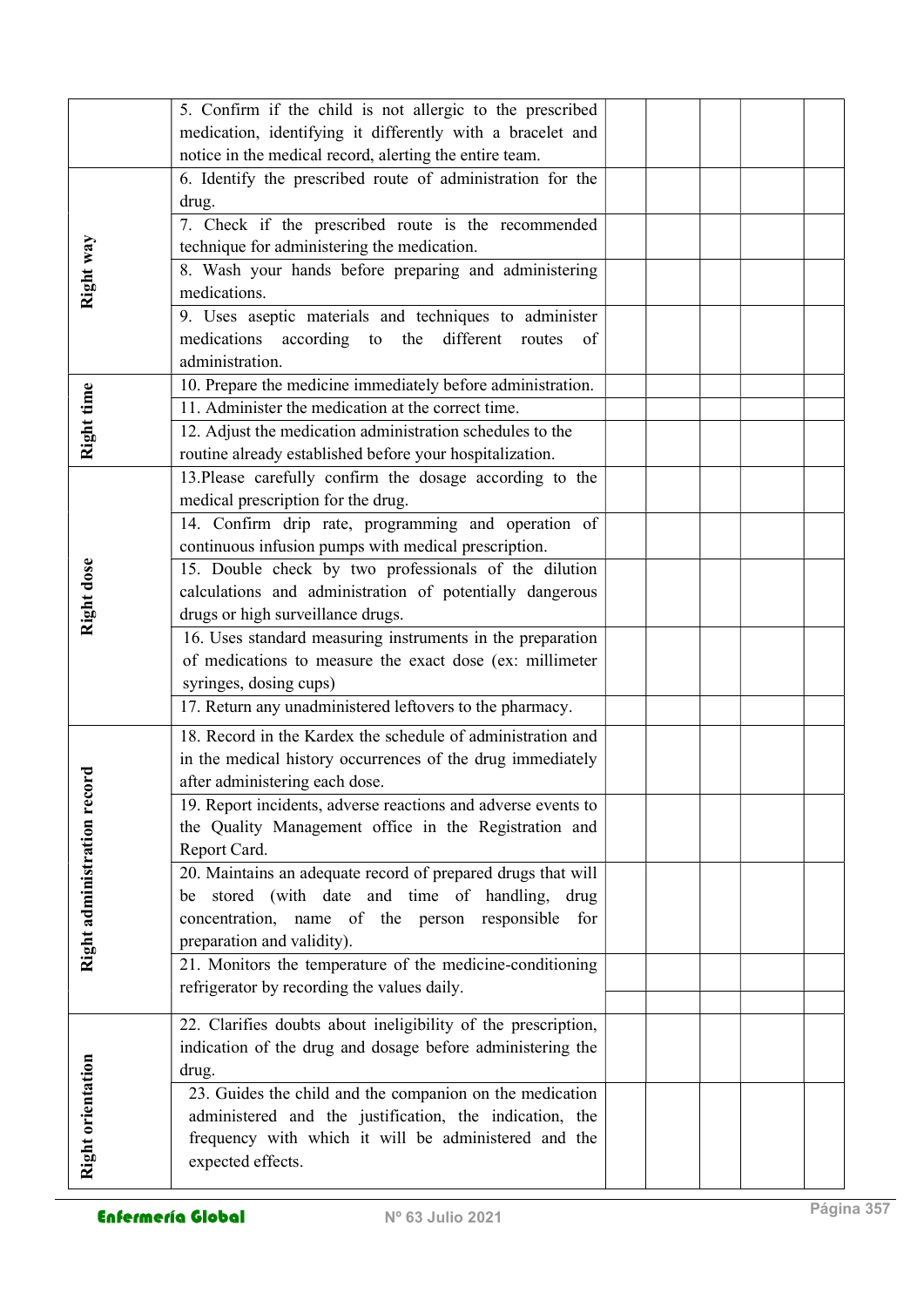| Right<br>form     | 24. Verifies if the medicine to be administered has a<br>pharmaceutical presentation compatible with the route of<br>administration of the medical prescription. |  |  |  |
|-------------------|------------------------------------------------------------------------------------------------------------------------------------------------------------------|--|--|--|
| Correct<br>answer | 25. Evaluate the child to identify, when possible, if the<br>medication had the desired effect.                                                                  |  |  |  |
|                   | 26. Inform the doctor who prescribed all the different effects<br>than expected (in intensity and form) for the drug.                                            |  |  |  |

### **DISCUSSION**

The PSAMP-Sv instrument provided psychometric properties similar to the PSAMP instrument in the Portuguese version. Cronbach's alpha in the SPZ AMP Instrument, version in Portuguese, ranged from  $0.841$  to  $0.855$  <sup>(6)</sup>, also staying within the acceptable parameter<sup>(11)</sup>. Similar results were presented in another instrument of safe practices for drug administration, consisting of 54 items divided into 10 areas, whose level of concordance varied from 90 to 100% and Cronbach's alpha of 0.94 <sup>(13)</sup>. Another study that used the Portuguese version of the Medical Office Survey on Patient Safety Culture to assess the culture of patient safety in Primary Health Care in Brazil presented Cronbach's alpha of 0.95<sup>(14)</sup>.

Enginemental solenoid with the state of the state of the state of the state of the state of the state of the state of the state of the state of the state of the state of the state of the state of the state of the state of When comparing the nine domains of the section, three (Correct Patient, Correct Dose and Correct Answer) presented a significant difference (p> 0.05) between the test and the retest. These domains also presented a significant difference in the original version in Portuguese <sup>(6)</sup>. Thus, the test-retest allowed to foresee that the behavior of the nurses may be altered over different periods of time (15), once it is possible that there may have been an awareness regarding the safe administration of medications after autocompletion of the instrument, which carried the intention of improving behavior <sup>(16)</sup>. However, despite the variation of responses between three domains in the test-retest, the association between the two applications was satisfactory, demonstrating stability for use in comparison of individual measures  $(17)$ . Finally, the reliability of both homogeneity in terms of stability, considered the main measurement properties of the PSAMP-Sv instrument, evidence that it has the ability to reproduce consistently, in time and space, so as to ensure the quality of the results to be applied in other studies. This version in Spanish can be considered as the first reliable version of Spanish of the original version, since, by means of Cronbach's alpha, it presented high reliability, remaining within the acceptable parameter (11).

In addition, the clinical application of this instrument included safety actions in the administration of medications in pediatrics through a new validity tool and reliable in the Spanish populations of nurses in relation to the execution of the correct nine of the preparation and administration of the medication.

Thus, through the growing number of studies carried out by nurses with the intention of translating, adapting and validating instruments the adoption of techniques and methods with satisfactory psychometric properties is necessary, in addition to evaluating reliability and validity to ensure the quality and methodological rigor of the research <sup>(18)</sup>. Although, other validation models need to be investigated in the application of the instrument in clinical practice in Nursing to support the development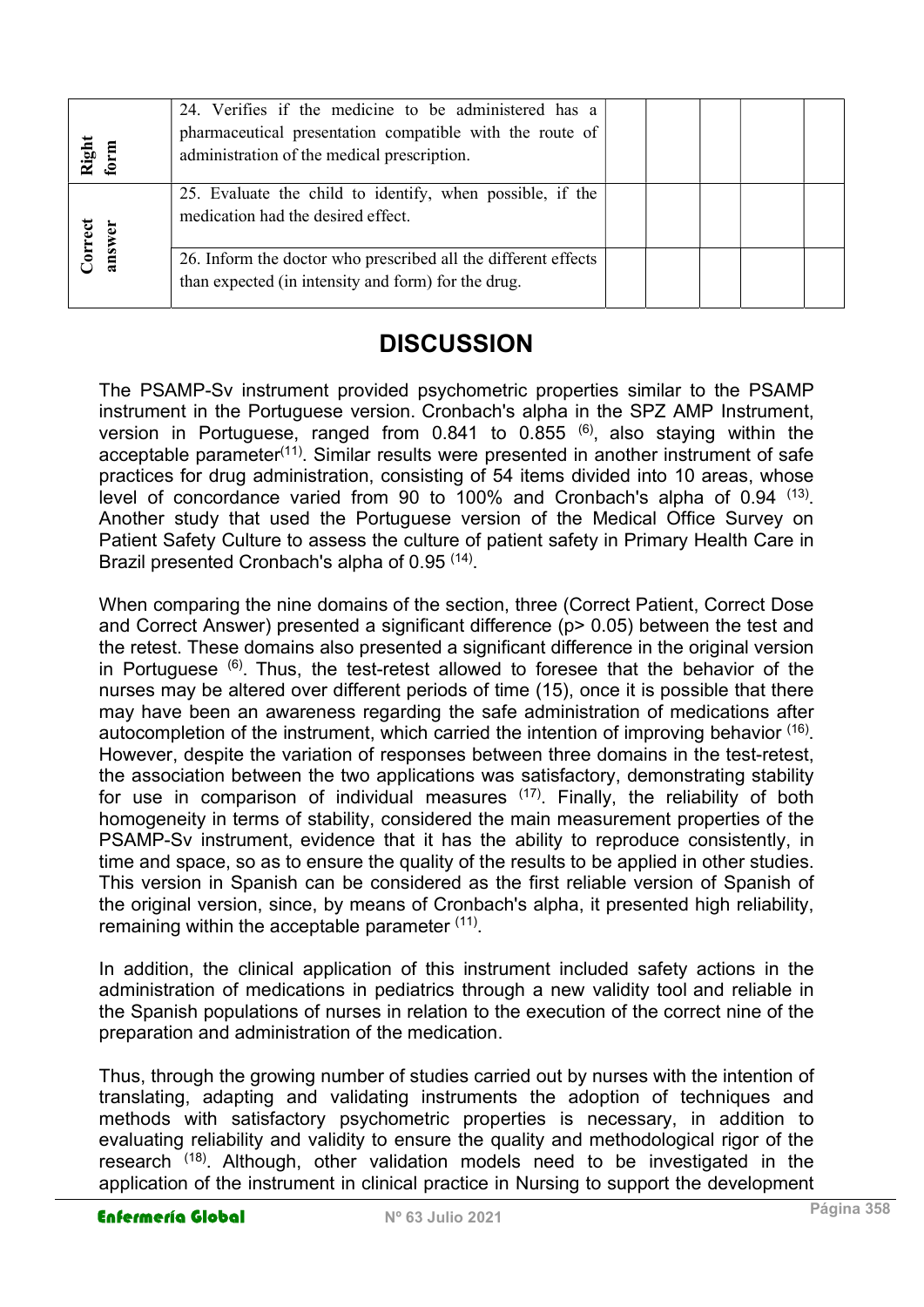of the scale in addition to evaluating reliability and validity to ensure the quality and methodological rigor of the research <sup>(18)</sup>. Although, other validation models need to be investigated in the application of the instrument in clinical practice in Nursing to subsidize the development of the scale and its incorporation into routine activities for the administration of medicines in pediatrics, and obtain a safer practice.

As a limitation, the fact that the instrument has been validated in a single hospital stands out and with pediatric nurses. According to the literature, the reliability of an instrument is not a fixed measurement property, therefore, the reliability of the same instrument may vary depending on the context of the population that has been evaluated <sup>(19)</sup>.

It is considered that the evaluation of the psychometric properties of the PSAMP-Sv instrument can contribute to the advancement of scientific knowledge, to the extent that a valid and reliable instrument is available, which can be applied in the clinical practice of the nursing team, in order to qualify the assistance provided and to promote safety in the administration of medications to hospitalized pediatric patients.

# **CONCLUSION**

The instrument of Patient Safety in the administration of medicines in Pediatrics Spanish version (PSAMP-Sv) is considered reliable once the reliability presented high internal consistency, with the final version consisting of 26 items, distributed in nine domains.

The study makes the SPAMP-vE instrument available to evaluate patient safety in the administration of medications in pediatrics, once valid and reliable instruments can standardize the care and adequate performance of specific Nursing procedures to promote patient safety.

#### Acknowledgment

Federal University of Ceará.Lambayeque Regional Hospital, nurses, students and Professors of the Nursing Postgraduate Program.

### REFERENCES

1. Harada MJCS, Chanes DC, Kusahara DM, Pedreira MLG. Safety in medication administration in pediatrics. Acta paul. enferm. 2012; 25(4): 639-42. doi: 10.1590/S0103-21002012000400025.

2. Drovandi A, Robertson K, Tucker M, Robinson N, Perks S, Kairuz T. A systematic review of clinical pharmacist interventions in paediatric hospital patients. European Journal of Pediatrics. 2018;177(8):1139–48. doi: 10.1007/s00431-018-3187-x

3. Choi I, Lee SM, Flynn L, Kim CM, Lee S, Kim NK, et al. Incidence and treatment costs attributable to medication errors in hospitalized patients. Res Social Adm Pharm. 2016;12(3):428-37. doi: 10.1016/j.sapharm.2015.08.006

4. Truter A, Schellack N, Meyer JC. Identifying medication errors in the neonatal intensive care unit and paediatric wards using a medication error checklist at a tertiary academic hospital in Gauteng, South Africa. S. Afr. J. Child Health. 2017; 11(1):5-10. doi: 10.7196/SAJCH.2017.v11i1.1101.

### Enfermería Global Nº 63 Julio 2021 **Enfermería Global** Página 359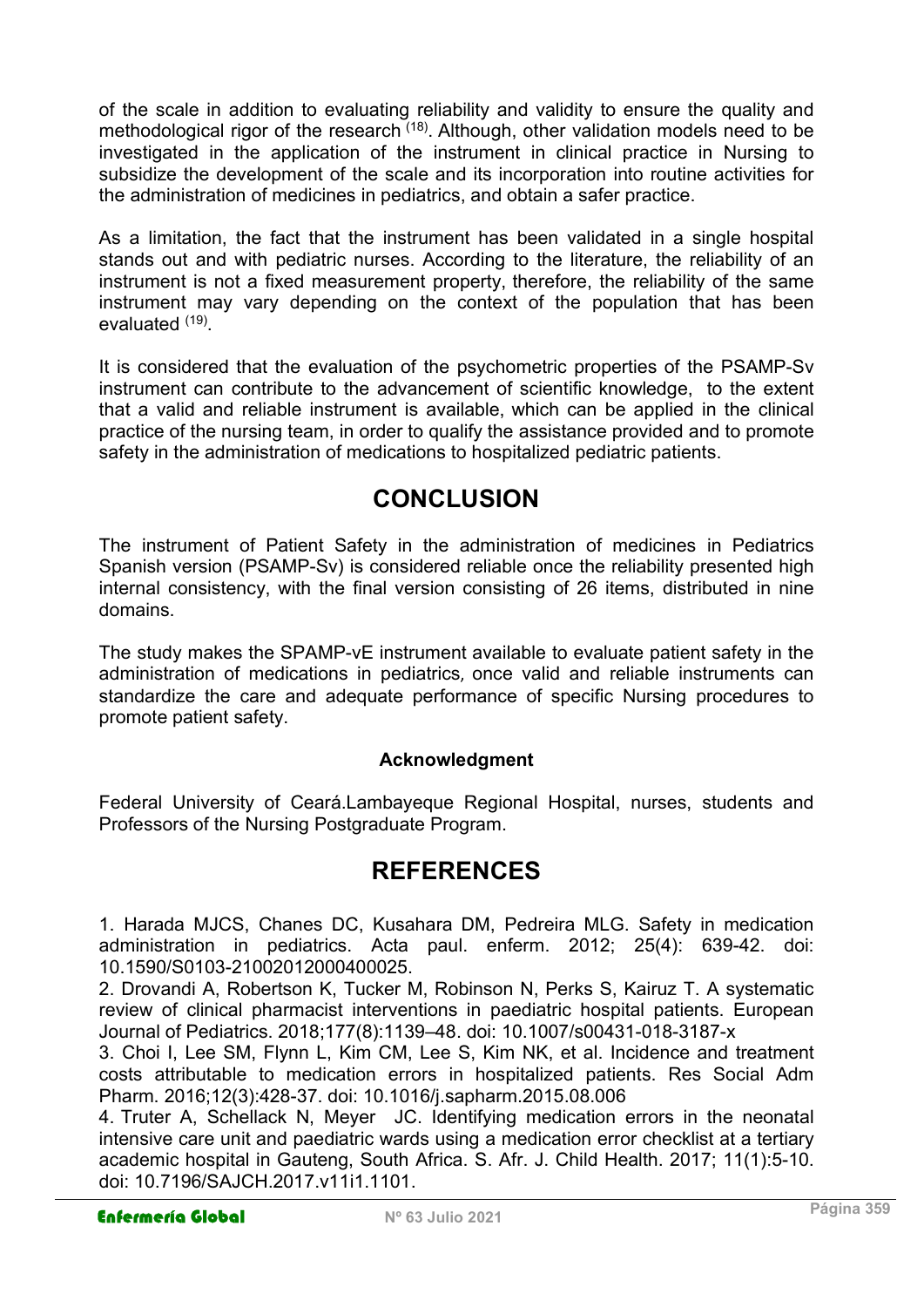5. World Health Organization. Conceptual Framework for the International Classification for Patient Safety: Final Technical Report [Internet]. Geneva: WHO; 2009 [cited 2020 Marc 08]. Available from: http://www.who.int/patientsafety/taxonomy/icps\_full\_report.pdf

6. Araújo PR, Lima FET, Ferreira MKM, Oliveira SKP, Carvalho REFL, Almeida PC. Medication administration safety assessment tool: Construction and validation. Rev. Bras. Enferm. 2019; 72(2):329-36. doi: 10.1590/0034-7167-2018-0340.

7. Ministério da Saúde (BR). Anvisa. Fiocruz. Fleming. Anexo 03: Protocolo de segurança na prescrição, uso e administração de medicamento. [Internet]. Brasília( DF); 2013[Acesso 12 mar 2019]. Disponível em: https://proqualis.net/sites/proqualis.net/files/000002490IQmwD8.pdf

8. Beaton D, Bombardier C, Guillemin F, Ferraz MB. Recommendations for the crosscultural adaptation of the DASH & QuickDASH outcome measures. [Internet]. Institute for Work & Health; 2007[cited 2019 mar 12]. Available from: http://www.dash. iwh.on.ca/sites/dash/files/downloads/cross\_cultural\_adaptation\_2007.pdf.

9. Sandoval, L. J. S. Tradução, adaptação transcultural e validação do instrumento segurança do paciente na administração de medicamentos na pediatria. 2019. 137 f. Tese (Doutorado em Enfermagem) - Faculdade de Farmácia, Odontologia e Enfermagem, Universidade Federal do Ceará, Fortaleza, 2019.

10. Echevarría-Guanilo ME, Gonçalves N, Romanoski PJ. Psychometric properties of measurement instruments: conceptual basis and evaluation methods - part II. Texto contexto - enferm. 2019;28: e20170311. doi: 10.1590/1980-265x-tce-2017-0311

11. Pasquali L. Teoria dos testes na psicologia e na educação. 1 ed. Vozes, Petrópolis; 2017. 481 p.

12. Lobiondo-Wood G, Haber J. Nursing Research: methods and critical appraisal for evidence-based practice. 9 ed. St. Louis Missouri, Elsevier, 2018. 552 p.

13. De Souza MJ, Real DSS, Cunha ICKO, Bohomol E. Safe practices for medication administration: instrument construction and validation. Enferm. foco. 2017;8(4):20-25. doi: 10.21675/2357-707X.2017.v8.n4.973

14. Timm M, Rodrigues MCS. Cross-cultural adaptation of safety culture tool for Primary Health Care. Acta paul. enferm. 2016;29(1):26-37. doi: 10.1590/1982- 0194201600005.

15. Gomes ALA, Joventino ES, Lima KF, Dodt RCM, Almeida PC, Ximenes LB. Validation and reliability of the scale self-efficacy and their child's level of asthma control. Rev. Bras. Enferm. 2018;71(2):406-12. doi: 10.1590/0034-7167-2016-0528.

16. Rogers JW, Fleming M, Tipton J, Ward A, Garey KW, Pitman EP. Investigating inpatient medication administration using the theory of planned behavior. Am J Health Syst Pharm. 2017;74(24):2065-70. doi: 10.2146/ajhp160502.

17. Petersen RS, Tennant A, Nakagawa TH, Marziale MHP. Translation, adaptation and validation of the nurse-work instability scale to brazilian portuguese. Rev. Latino-Am. Enfermagem. 2019;27:e3170. doi: 10.1590/1518-8345.2943.3170.

18. Pereira FMV, Lam SC, Gir E. Cultural adaptation and reliability of the compliance with standard precautions scale (CSPS) for nurses in Brazil. Rev. Latino-Am. Enfermagem. 2017; 25: e2850. doi: 10.1590/1518-8345.1204.2850.

19. Keszei AP, Novak M, Streiner DL. Introduction to health measurement scales. J Psychosom Res. 2010;68(4):319-23. doi: 10.1016/j.jpsychores.2010.01.006.